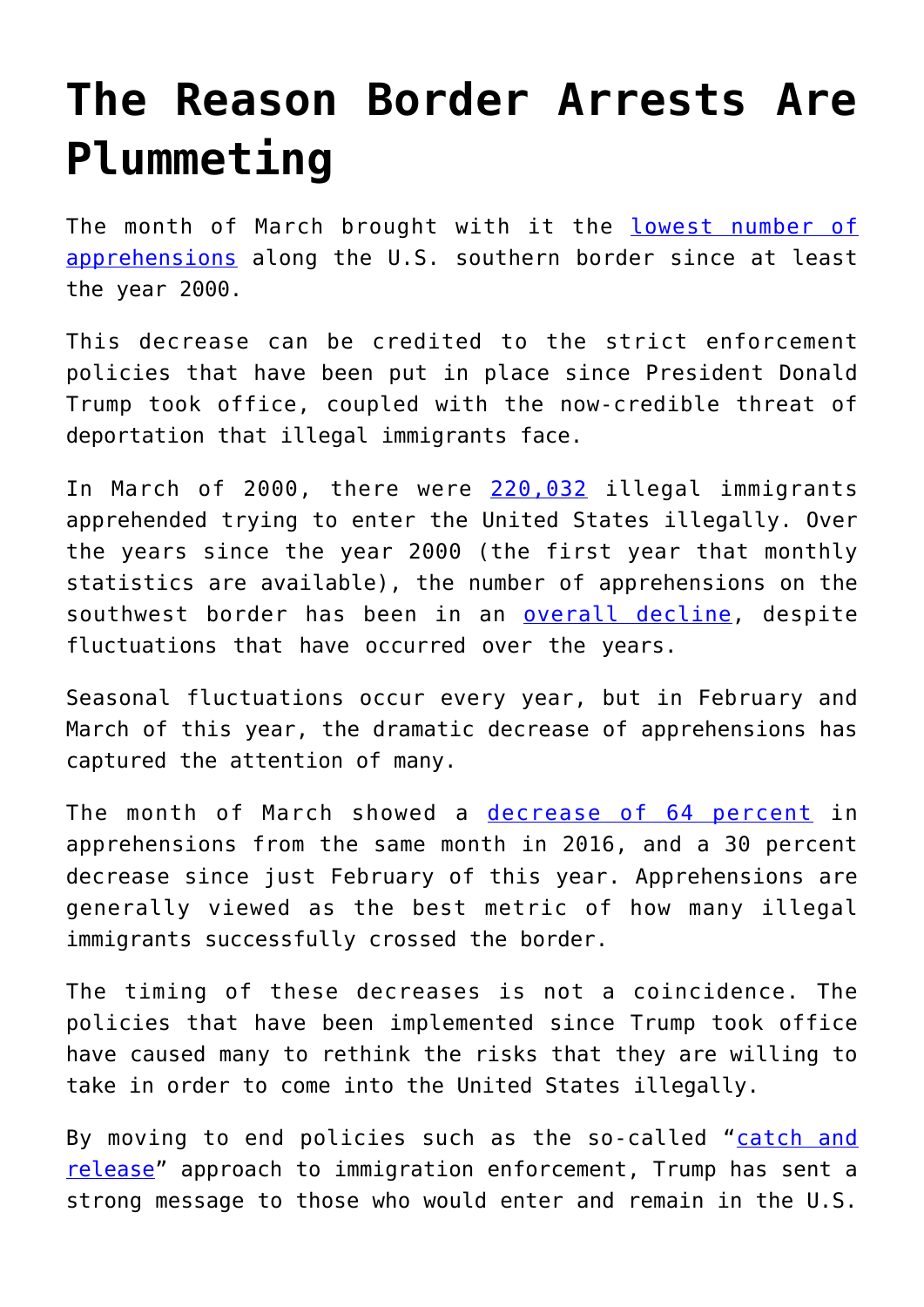illegally.

—

The Department of Homeland Security is increasing the detention of illegal border crossers, expanding the use of expedited removals, and moving more Homeland Security and Justice Department resources to the border so that border crossers do not have to be sent into the U.S. interior to have their cases heard.

Beyond these actions at the border itself, Homeland Security under Trump is also restoring interior enforcement of U.S. immigration laws.

Homeland Security is looking to expand 287(g) agreements, which allow state and local law enforcement agencies to volunteer to be trained and deputized to enforce federal immigration law. The department has announced that it will arrest and prosecute those who pay smugglers to bring children or other illegal immigrants across the border.

In addition, Immigration and Customs Enforcement (ICE) agents are no longer being forced to turn a blind eye to illegal immigrants they encounter in the U.S., but can now do their jobs and enforce the nation's immigration laws.

In short, the drastic decrease in apprehensions along the southern border is due to enforcement throughout the United States. For many who would become illegal immigrants, it is apparently no longer worth braving the dangerous trek across the border because they are no longer sure that they will be overlooked by immigration officers.

While more remains to be done in the U.S. interior, at our borders, and in countries and regions that are sending illegal immigrants, the [revitalization](http://www.heritage.org/immigration/report/ten-step-checklist-revitalizing-americas-immigration-system-how-the) of immigration enforcement is a critical foundation for future immigration policies.